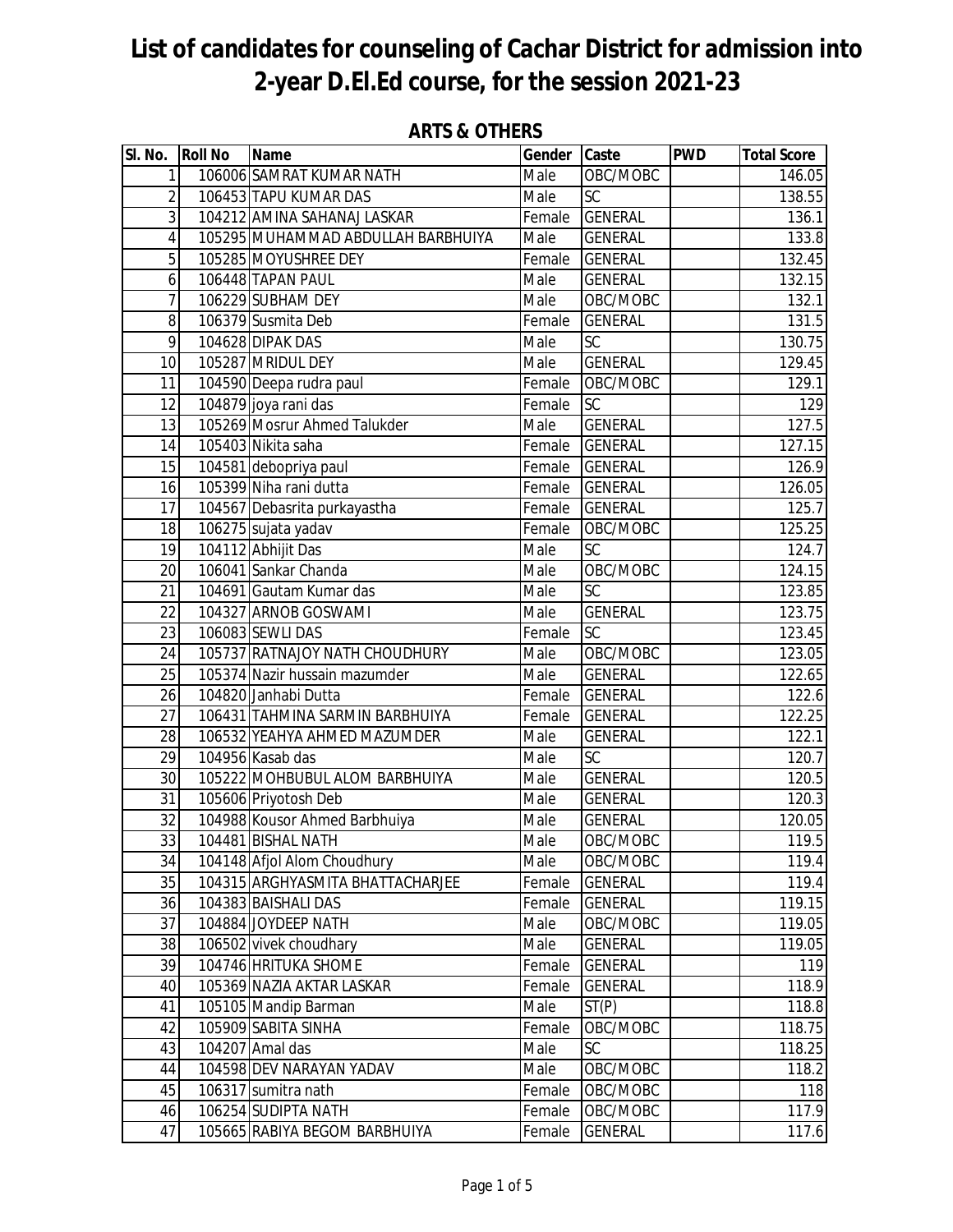| SI. No. | <b>Roll No</b> | <b>Name</b>                   | Gender | Caste           | <b>PWD</b> | <b>Total Score</b> |
|---------|----------------|-------------------------------|--------|-----------------|------------|--------------------|
| 48      |                | 106360 SURAJ KUMAR NATH       | Male   | OBC/MOBC        |            | 117.4              |
| 49      |                | 105429 Nisha Modak            | Female | <b>GENERAL</b>  |            | 117.1              |
| 50      |                | 106201 sonali rani nath       | Female | OBC/MOBC        |            | 116.85             |
| 51      |                | 105957 sahidul amin           | Male   | <b>GENERAL</b>  |            | 116.75             |
| 52      |                | 104407 Barsha deb             | Female | <b>GENERAL</b>  |            | 116.7              |
| 53      |                | 105699 Rajesh das             | Male   | SC              |            | 116.35             |
| 54      |                | 104613 Didarul Islam          | Male   | <b>GENERAL</b>  |            | 116.25             |
| 55      |                | 105848 RUMA DAS               | Female | SC              |            | 115.95             |
| 56      |                | 105034 leena sinha            | Female | OBC/MOBC        |            | 115.9              |
| 57      |                | 105337 NANDINI DEY CHOUDHURY  | Female | <b>GENERAL</b>  |            | 115.8              |
| 58      |                | 105272 MOUDUD AHMED LASKAR    | Male   | <b>GENERAL</b>  |            | 115.35             |
| 59      |                | 106208 SOPNA RANI NATH        | Female | OBC/MOBC        |            | 115.2              |
| 60      |                | 106372 SUSHMITA SINHA         | Female | OBC/MOBC        |            | 114.85             |
| 61      |                | 104293 ANUSKA CHOUDHURY       | Female | <b>GENERAL</b>  |            | 114.75             |
| 62      |                | 105286 MRIDAL GOALA           | Male   | OBC/MOBC        |            | 114.7              |
| 63      |                | 104170 AJOY KANU              | Male   | OBC/MOBC        |            | 114.35             |
| 64      |                | 106334 Suparna Das            | Female | SC              |            | 114.2              |
| 65      |                | 104425 Bidhi Roy              | Female | <b>GENERAL</b>  |            | 114.1              |
| 66      |                | 106097 SHALINI DAS            | Female | SC              |            | 113.95             |
| 67      |                | 105345 Nantu Das              | Male   | SC              |            | 113.9              |
| 68      |                | 104958 KAUSTAV DAS            | Male   | $\overline{SC}$ |            | 113.75             |
| 69      |                | 106265 Suhal ahmed            | Male   | OBC/MOBC        |            | 113.7              |
| 70      |                | 104258 Anjali Das             | Female | $\overline{SC}$ |            | 113.65             |
| 71      |                | 104309 apu roy                | Male   | $\overline{SC}$ |            | 113.65             |
| 72      |                | 105238 MONIDWIPA DAS          | Female | SC              |            | 113.6              |
| 73      |                | 106134 shibangi chakraborty   | Female | <b>GENERAL</b>  |            | 113.6              |
| 74      |                | 104401 Barnali nath           | Female | OBC/MOBC        |            | 112.6              |
| 75      |                | 104949 kanoj chakrabarty      | Male   | <b>GENERAL</b>  |            | 112.55             |
| 76      |                | 105673 RAHIMA BEGUM LASKAR    | Female | <b>GENERAL</b>  |            | 112.5              |
| 77      |                | 104108 Abdur Rahman Barbhuiya | Male   | <b>GENERAL</b>  |            | 112.45             |
| 78      |                | 104614 DIGBIJAY pashi         | Male   | OBC/MOBC        |            | 112.45             |
| 79      |                | 105593 Priyanka Chakraborty   | Female | <b>GENERAL</b>  |            | 112.45             |
| 80      |                | 105974 SAJIDA CHOUDHURY       |        | Female GENERAL  |            | 112.4              |
| 81      |                | 106262 sugmine begum laskar   | Female | <b>GENERAL</b>  |            | 112.4              |
| 82      |                | 106251 Sudip paul             | Male   | <b>GENERAL</b>  |            | 112.35             |
| 83      |                | 105441 NITYANANDA TANTUBAI    | Male   | OBC/MOBC        |            | 112.2              |
| 84      |                | 105763 RESMA BEGUM BARBHUIYA  | Female | <b>GENERAL</b>  |            | 112.1              |
| 85      |                | 105196 MILI BEGAM             | Female | <b>GENERAL</b>  |            | 112                |
| 86      |                | 104683 FOYSOL AHMED           | Male   | <b>GENERAL</b>  |            | 111.85             |
| 87      |                | 105246 Monisha Nath           | Female | OBC/MOBC        |            | 111.1              |
| 88      |                | 104595 DEEPSHIKHA GHOSH       | Female | OBC/MOBC        |            | 110.6              |
| 89      |                | 105048 M BIJITA SINGHA        | Female | OBC/MOBC        |            | 110.4              |
| 90      |                | 106479 tumpa nath             | Female | OBC/MOBC        |            | 110.25             |
| 91      |                | 104743 Hoihnu gangte          | Female | ST(H)           |            | 110                |
| 92      |                | 105442 Nk sonali singha       | Female | OBC/MOBC        |            | 109.85             |
| 93      |                | 104144 aditya suklabaidya     | Male   | SC              |            | 109.75             |
| 94      |                | 104454 Binoy bhusan das       | Male   | SC              |            | 109.75             |
| 95      |                | 104737 Hiranmayee Debi        | Female | SC              |            | 109.7              |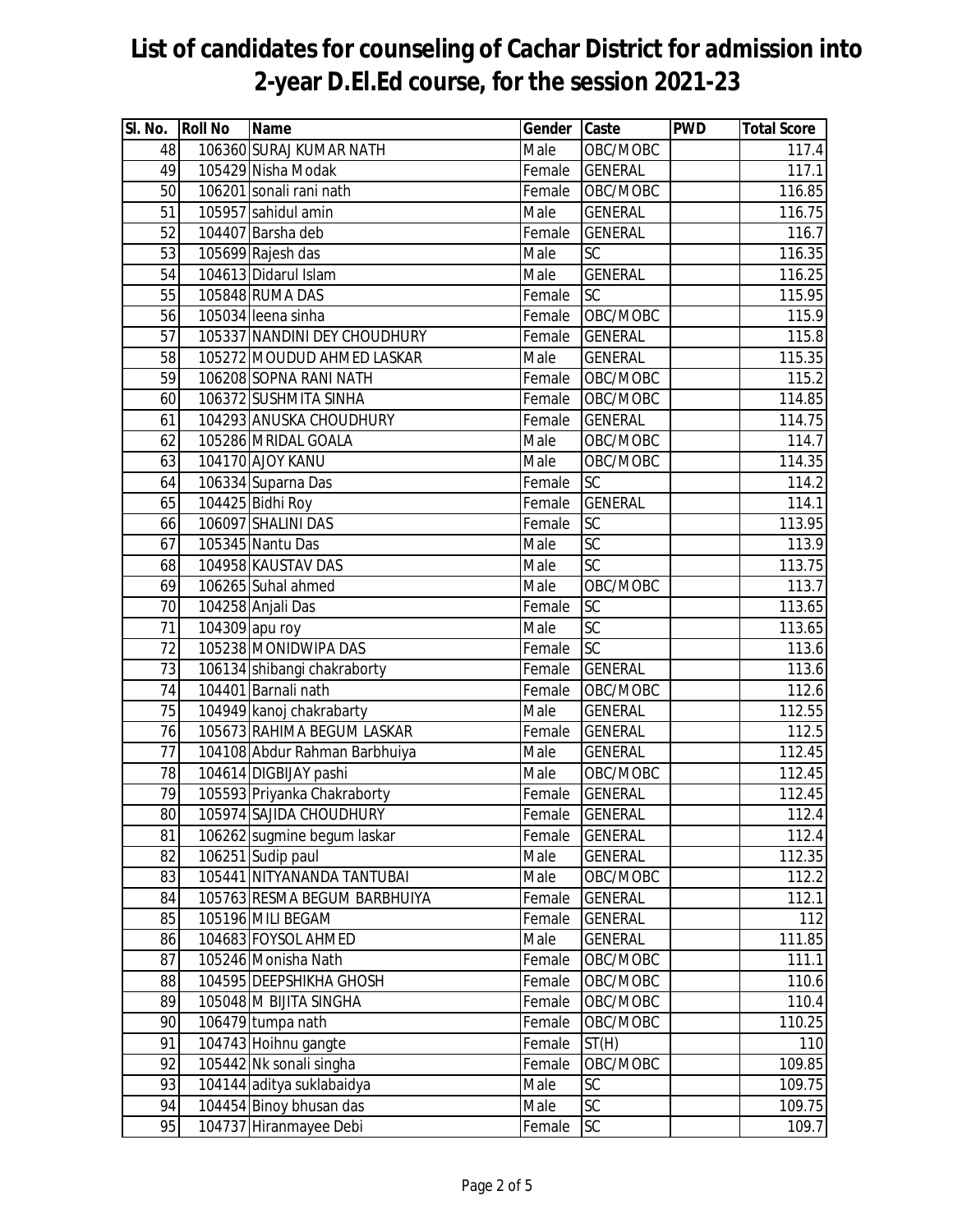| SI. No. | <b>Roll No</b> | <b>Name</b>                    | Gender | Caste           | <b>PWD</b> | <b>Total Score</b> |
|---------|----------------|--------------------------------|--------|-----------------|------------|--------------------|
| 96      |                | 106388 Susmita singha          | Female | OBC/MOBC        |            | $\overline{109.2}$ |
| 97      |                | 105512 Pinak Pani choudhury    | Male   | $\overline{SC}$ |            | 109.05             |
| 98      |                | 104648 E Anita Singha          | Female | OBC/MOBC        |            | 108.9              |
| 99      |                | 105811 ROHIT GOALA             | Male   | OBC/MOBC        |            | 108.9              |
| 100     |                | 105794 Ritu Parna Malakar      | Female | SC              |            | 108.65             |
| 101     |                | 104168 AJITA NATH              | Female | OBC/MOBC        |            | 108.5              |
| 102     |                | 104914 JYOTI NATH              | Female | OBC/MOBC        |            | 108.5              |
| 103     |                | 105781 RIMPI ROY               | Female | SC              |            | 108.5              |
| 104     |                | 104765 IMRAN HUSSAIN           | Male   | OBC/MOBC        |            | 108.05             |
| 105     |                | 105155 MASUMA SULTANA          | Female | OBC/MOBC        |            | 108.05             |
| 106     |                | 105875 rupasi chanda           | Female | OBC/MOBC        |            | 108                |
| 107     |                | 104181 AKBAR HUSSAIN AHMED     | Male   | OBC/MOBC        |            | 107.45             |
| 108     |                | 105568 Priti nath              | Female | OBC/MOBC        |            | 107.35             |
| 109     |                | 105628 Puja das                | Female | SC              |            | 107.3              |
| 110     |                | 106031 Sangita Sinha           | Female | OBC/MOBC        |            | 106.85             |
| 111     |                | 105736 RATNAJIT DAS CHOUDHARY  | Male   | $\overline{SC}$ |            | 106.85             |
| 112     |                | 104474 Bishaka adhikari        | Female | $\overline{SC}$ |            | 106.5              |
| 113     |                | 104510 Chaitanya charan das    | Male   | $\overline{SC}$ |            | 106.5              |
| 114     |                | 105089 MAMATA GOALA            | Female | OBC/MOBC        |            | 106.45             |
| 115     |                | 105659 PUSPANJALI NATH         | Female | OBC/MOBC        |            | 106.4              |
| 116     |                | 106413 swarupa das             | Female | OBC/MOBC        |            | 105.95             |
| 117     |                | 106467 TM ANGOUBI BEGUM        | Female | OBC/MOBC        |            | 105.1              |
| 118     |                | 104095 Abdul Basit             | Male   | OBC/MOBC        |            | 104.5              |
| 119     |                | 106456 TEENA RANI NATH         | Female | OBC/MOBC        |            | 104.1              |
| 120     |                | 105318 N INGARAMBA SINGHA      | Male   | OBC/MOBC        |            | 103.45             |
| 121     |                | 104391 Banani Seal             | Female | OBC/MOBC        |            | 102.6              |
| 122     |                | 105010 L BIDYA SAGAR SINGHA    | Male   | OBC/MOBC        |            | 102.6              |
| 123     |                | 105841 RUHIT NATH              | Male   | OBC/MOBC        |            | 101.55             |
| 124     |                | 104798 JAGOBENDU BHUMIJ        | Male   | OBC/MOBC        |            | 101.2              |
| 125     |                | 104919 K Bitamjit Singha       | Male   | OBC/MOBC        |            | 99.95              |
| 126     |                | 105812 ROHIT KAHAR             | Male   | OBC/MOBC        |            | $\overline{99.65}$ |
| 127     |                | 105643 purba paul              | Female | OBC/MOBC        |            | 99.55              |
| 128     |                | 106365 Suroj nath              | Male   | OBC/MOBC        |            | 99.45              |
| 129     |                | 104715 H SANAHAL SINGHA        | Male   | OBC/MOBC        |            | 98.4               |
| 130     |                | 105816 ROMITA DEVI             | Female | OBC/MOBC        |            | 98.4               |
| 131     |                | 104918 K BIBEKA singha         | Male   | OBC/MOBC        |            | 98.05              |
| 132     |                | 105650 purnima kanu            | Female | OBC/MOBC        |            | 97.9               |
| 133     |                | 106468 tm rahena begum         | Female | OBC/MOBC        |            | 97.9               |
| 134     |                | 106057 Saroda Syndai           | Female | ST(H)           |            | 97.9               |
| 135     |                | 106230 Subham Nath             | Male   | OBC/MOBC        |            | 97.7               |
| 136     |                | 104843 Jemima akhter choudhury | Female | OBC/MOBC        |            | 97.65              |
| 137     |                | 104869 johnson chiru           | Male   | ST(H)           |            | 97.55              |
| 138     |                | 104961 Kawchar Hussain Ahmed   | Male   | OBC/MOBC        |            | 97.5               |
| 139     |                | 104340 ARUNA SINGHA            | Female | OBC/MOBC        |            | 97.45              |
| 140     |                | 104304 Aparupa Paul            | Female | OBC/MOBC        |            | 97.4               |
| 141     |                | 105211 MISHMI NATH             | Female | OBC/MOBC        |            | 96.9               |
| 142     |                | 105820 RORELTLING HMAR         | Female | ST(H)           |            | 94                 |
| 143     |                | 105005 Kunjali barman          | Female | ST(P)           |            | 91.65              |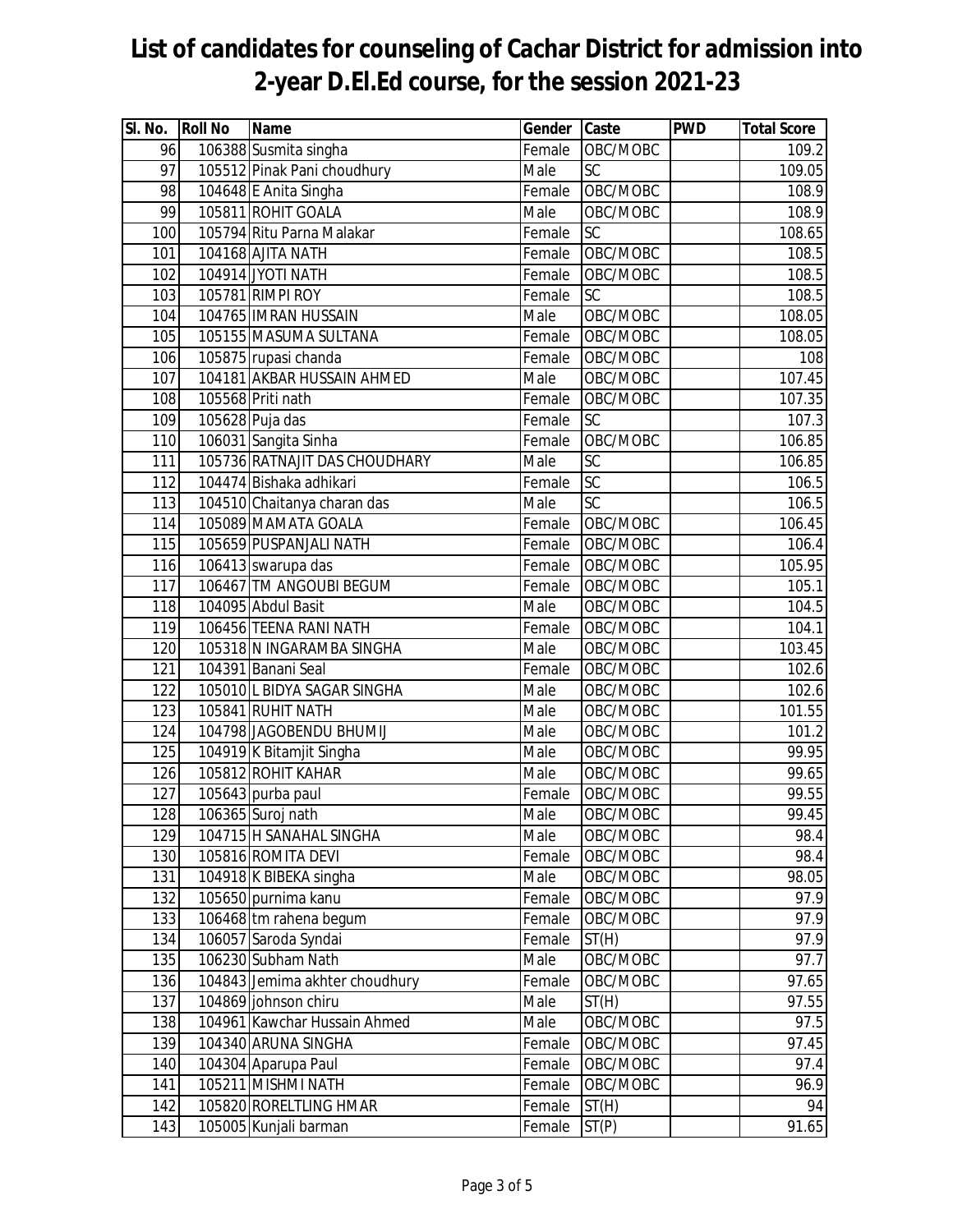| SI. No. | <b>Roll No</b> | <b>Name</b>                        | Gender | Caste          | <b>PWD</b> | <b>Total Score</b> |
|---------|----------------|------------------------------------|--------|----------------|------------|--------------------|
| 144     |                | 104738 HM SAKIL ANOWAR LASKAR      | Male   | <b>GENERAL</b> | Yes        | 90.7               |
| 145     |                | 105126 Margrave ramneisang hmar    | Male   | ST(H)          |            | 90.1               |
| 146     |                | 105615 Pronoyjyoti Barman          | Male   | ST(P)          |            | 89.2               |
| 147     |                | 105031 Lawrence lalbieksang ngurte | Male   | ST(H)          |            | 86.25              |
| 148     |                | 104195 Alfred ramenglien hmar      | Male   | ST(H)          |            | 83.9               |
| 149     |                | 104978 KHOGENDRA DAS               | Male   | <b>SC</b>      | Yes        | 82.35              |
| 150     |                | 105278 Mousomi barman              | Female | ST(P)          |            | 82.3               |
| 151     |                | 104617 DILARA BEGOM                | Female | <b>GENERAL</b> | Yes        | 80.55              |
| 152     |                | 104819 JAKIR HUSSAIN LASKAR        | Male   | <b>GENERAL</b> | Yes        | 72.85              |
| 153     |                | 104295 anutosh barman              | Male   | ST(P)          |            | 71.4               |
| 154     |                | 104291 ANUSHREE BARMAN             | Female | ST(P)          |            | 71.15              |
| 155     |                | 105625 Puja barman                 | Female | ST(P)          |            | 69.05              |
| 156     |                | 104333 Arpita barman               | Female | ST(P)          |            | 65.4               |
| 157     |                | 105521 Pinky Barman                | Female | ST(P)          |            | 63.75              |

#### **SCIENCE**

| 1               | 104325 ARNAB ROY CHOUDHURY        | Male   | <b>GENERAL</b>  | 141.1  |
|-----------------|-----------------------------------|--------|-----------------|--------|
| $\overline{2}$  | 105173 MD MASUK AHMED             | Male   | OBC/MOBC        | 140.25 |
| 3               | 106084 Shabana Begum              | Female | <b>GENERAL</b>  | 137    |
| $\overline{4}$  | 106158 SHUBHAM THAKUR             | Male   | OBC/MOBC        | 135.5  |
| 5               | 104094 ABDUL AZIZ LASKAR          | Male   | <b>GENERAL</b>  | 135.3  |
| 6               | 106160 Shubhrajit Chakraborty     | Male   | <b>GENERAL</b>  | 135    |
| $\overline{7}$  | 104673 FERDOUSI SULTANA CHOUDHURY | Female | <b>GENERAL</b>  | 134.25 |
| 8               | 105387 NEELUFAR YEASMIN CHOUDHURY | Female | <b>GENERAL</b>  | 134.1  |
| $\overline{9}$  | 104209 AMARNATH ROBIDAS           | Male   | $\overline{SC}$ | 134    |
| 10              | 105385 neelam chanda              | Female | OBC/MOBC        | 133.6  |
| 11              | 106159 Shubhamoy Chanda           | Male   | <b>GENERAL</b>  | 133.05 |
| 12              | 104146 AFFRIN SULTANA LASKAR      | Female | <b>GENERAL</b>  | 131.55 |
| 13              | 105879 RUPOM PAUL                 | Male   | <b>GENERAL</b>  | 131.15 |
| 14              | 104136 ABUL HUSIN TALUKDAR        | Male   | <b>GENERAL</b>  | 131.1  |
| 15              | 106053 SARBAM NATH                | Male   | OBC/MOBC        | 128.15 |
| 16              | 104149 AFRIDA NASRIN LASKAR       | Female | <b>GENERAL</b>  | 127.95 |
| 17              | 106014 sandip sinha               | Male   | OBC/MOBC        | 127.5  |
| 18              | 106075 SAURAV ROY                 | Male   | <b>GENERAL</b>  | 127.1  |
| $\overline{19}$ | 105447 NUPUR DEB                  | Female | OBC/MOBC        | 126.95 |
| 20              | 105814 ROMINA AHMED               | Female | <b>GENERAL</b>  | 126.85 |
| 21              | 106223 SREYASHI DEB               | Female | <b>GENERAL</b>  | 126.4  |
| 22              | 104263 Ankita Das                 | Female | <b>GENERAL</b>  | 126.25 |
| 23              | 104253 ANINDITA DAS               | Female | $\overline{SC}$ | 126    |
| 24              | 104905 JULY DEY                   | Female | <b>GENERAL</b>  | 125.55 |
| 25              | 104323 Arkaa Bhattacharjee        | Male   | <b>GENERAL</b>  | 125.35 |
| 26              | 105492 PARIJITA PAUL              | Female | <b>GENERAL</b>  | 125.35 |
| $\overline{27}$ | 104859 JIAUL AHMED MAZUMDER       | Male   | <b>GENERAL</b>  | 124.8  |
| 28              | 104417 BHABATOSH DAS              | Male   | $\overline{SC}$ | 124.75 |
| 29              | 104137 Abul Hussain Ahmed         | Male   | OBC/MOBC        | 124    |
| $\overline{30}$ | 105254 Monsur ahmed laskar        | Male   | <b>GENERAL</b>  | 123.85 |
| 31              | 104424 BIDHAN PAUL                | Male   | <b>GENERAL</b>  | 123.15 |
| 32              | 105644 PURBITA BHATTACHARJEE      | Female | <b>GENERAL</b>  | 123.1  |